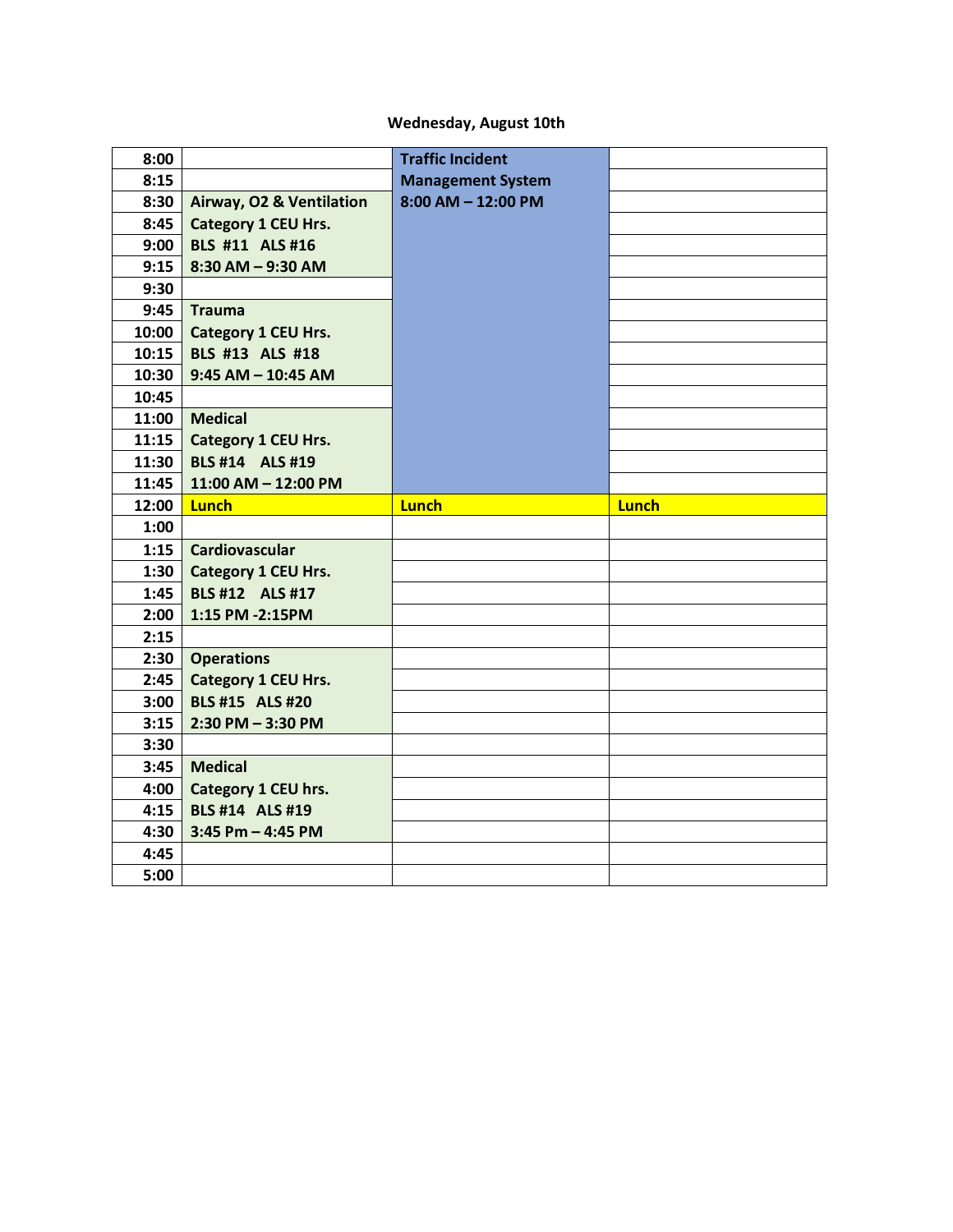## **Thursday, August 11th**

| 8:00  |                            | <b>Tactical Combat Causality</b> | <b>Infectious Disease</b> |
|-------|----------------------------|----------------------------------|---------------------------|
| 8:15  |                            | Care (TCCC) - Tac Medic"         | <b>Instructor Update</b>  |
| 8:30  | <b>Operations</b>          | <b>Thursday and Friday</b>       | $8:00$ AM $-$ 12:00 PM    |
| 8:45  | <b>Category 1 CEU Hrs.</b> | $8:00$ AM - 5:00PM               |                           |
| 9:00  | <b>BLS #15 ALS #20</b>     |                                  |                           |
| 9:15  | $8:30$ AM $-9:30$ AM       |                                  |                           |
| 9:30  |                            |                                  |                           |
| 9:45  | <b>Trauma</b>              |                                  |                           |
| 10:00 | <b>Category 1 CEU Hrs.</b> |                                  |                           |
| 10:15 | BLS #13 ALS #18            |                                  |                           |
| 10:30 | $9:45$ AM $-$ 10:45 AM     |                                  |                           |
| 10:45 |                            |                                  |                           |
| 11:00 | <b>Cardiovascular</b>      |                                  |                           |
| 11:15 | Category 1 CEU Hrs.        |                                  |                           |
| 11:30 | BLS #12 ALS #17            |                                  |                           |
| 11:45 | 11:00 AM - 12:00 PM        |                                  |                           |
| 12:00 | <b>Lunch</b>               | <b>Lunch</b>                     | <b>Lunch</b>              |
|       |                            |                                  |                           |
| 1:00  |                            | <b>Tactical Combat Causality</b> | <b>Stress First Aid</b>   |
| 1:15  | Airway, O2 & Ventilation   | Care (TCCC) - "Tac Medic"        | $1:00PM - 2:45PM$         |
| 1:30  | <b>Category 1 CEU Hrs.</b> | Cont8:00 AM - 5:00PM             |                           |
| 1:45  | BLS #11 ALS #16            |                                  |                           |
| 2:00  | $1:15$ PM $- 2:15$ PM      |                                  |                           |
| 2:15  |                            |                                  |                           |
| 2:30  | <b>Medical</b>             |                                  |                           |
| 2:45  | Category 1 CEU hrs.        |                                  |                           |
| 3:00  | <b>BLS #14 ALS #19</b>     |                                  |                           |
| 3:15  | $2:30$ PM $-3:30$ PM       |                                  | <b>Pediatric Trauma</b>   |
| 3:30  |                            |                                  | $3:00PM - 5:00PM$         |
| 3:45  | <b>Operations</b>          |                                  |                           |
| 4:00  | <b>Category 1 CEU Hrs.</b> |                                  |                           |
| 4:15  | <b>BLS #15 ALS #20</b>     |                                  |                           |
| 4:30  | $3:45$ PM $-$ 4:45 PM      |                                  |                           |
| 4:45  |                            |                                  |                           |